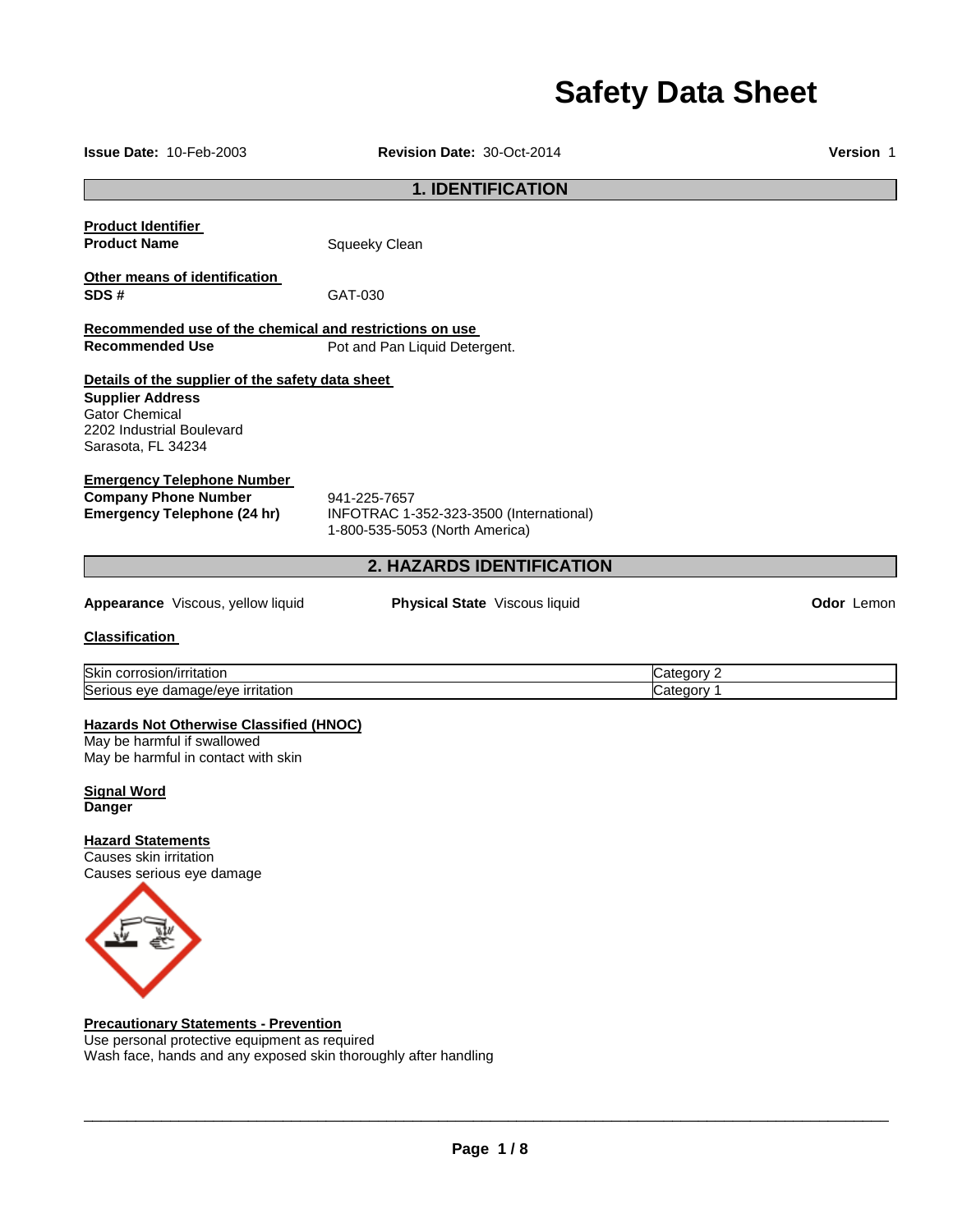#### **Precautionary Statements - Response**

IF IN EYES: Rinse cautiously with water for several minutes. Remove contact lenses, if present and easy to do. Continue rinsing Immediately call a poison center or doctor/physician IF ON SKIN: Wash with plenty of soap and water Take off contaminated clothing and wash it before reuse If skin irritation occurs: Get medical advice/attention

\_\_\_\_\_\_\_\_\_\_\_\_\_\_\_\_\_\_\_\_\_\_\_\_\_\_\_\_\_\_\_\_\_\_\_\_\_\_\_\_\_\_\_\_\_\_\_\_\_\_\_\_\_\_\_\_\_\_\_\_\_\_\_\_\_\_\_\_\_\_\_\_\_\_\_\_\_\_\_\_\_\_\_\_\_\_\_\_\_\_\_\_\_

#### **Other Hazards**

Harmful to aquatic life with long lasting effects

### **3. COMPOSITION/INFORMATION ON INGREDIENTS**

| <b>Chemical Name</b>      | <b>CAS No</b> | Weight-%  |
|---------------------------|---------------|-----------|
| Alkylbenzenesulfonic Acid | 68584-22-5    | $10 - 20$ |
| Caustic Soda              | 1310-73-2     | <ວ        |
| Alkylpolyglycoside C10-16 | 110615-47-9   | <ວ        |
| Sulfuric Acid             | 7664-93-9     |           |

\*\*If Chemical Name/CAS No is "proprietary" and/or Weight-% is listed as a range, the specific chemical identity and/or percentage of composition has been withheld as a trade secret.\*\*

#### **4. FIRST-AID MEASURES**

#### **First Aid Measures**

| <b>General Advice</b> | Provide this SDS to medical personnel for treatment.                                                                                                                                                    |
|-----------------------|---------------------------------------------------------------------------------------------------------------------------------------------------------------------------------------------------------|
| <b>Eve Contact</b>    | Rinse cautiously with water for 15 minutes while holding eyelids apart. Remove contact<br>lenses, if present and easy to do. Continue rinsing. Immediately call a poison center or<br>doctor/physician. |
| <b>Skin Contact</b>   | Wash with plenty of soap and water. Take off contaminated clothing and wash it before<br>reuse. If skin irritation occurs: Get medical advice/attention.                                                |
| <b>Inhalation</b>     | Remove to fresh air. If symptoms persist, obtain medical attention immediately.                                                                                                                         |
| Ingestion             | Give one or two glasses of water if patient is alert and able to swallow. Never give anything<br>by mouth to an unconscious person. Do not induce vomiting. Seek medical attention.                     |

#### **Most important symptoms and effects**

| <b>Symptoms</b> | Causes skin irritation and serious eye damage. If ingested may cause gastric distress, |
|-----------------|----------------------------------------------------------------------------------------|
|                 | vomiting, and diarrhea.                                                                |

#### **Indication of any immediate medical attention and special treatment needed**

**Notes to Physician**  Treat symptomatically.

### **5. FIRE-FIGHTING MEASURES**

#### **Suitable Extinguishing Media**

Carbon dioxide, water, water fog, dry chemical, chemical foam.

**Unsuitable Extinguishing Media** Not determined.

### **Specific Hazards Arising from the Chemical**

Not determined.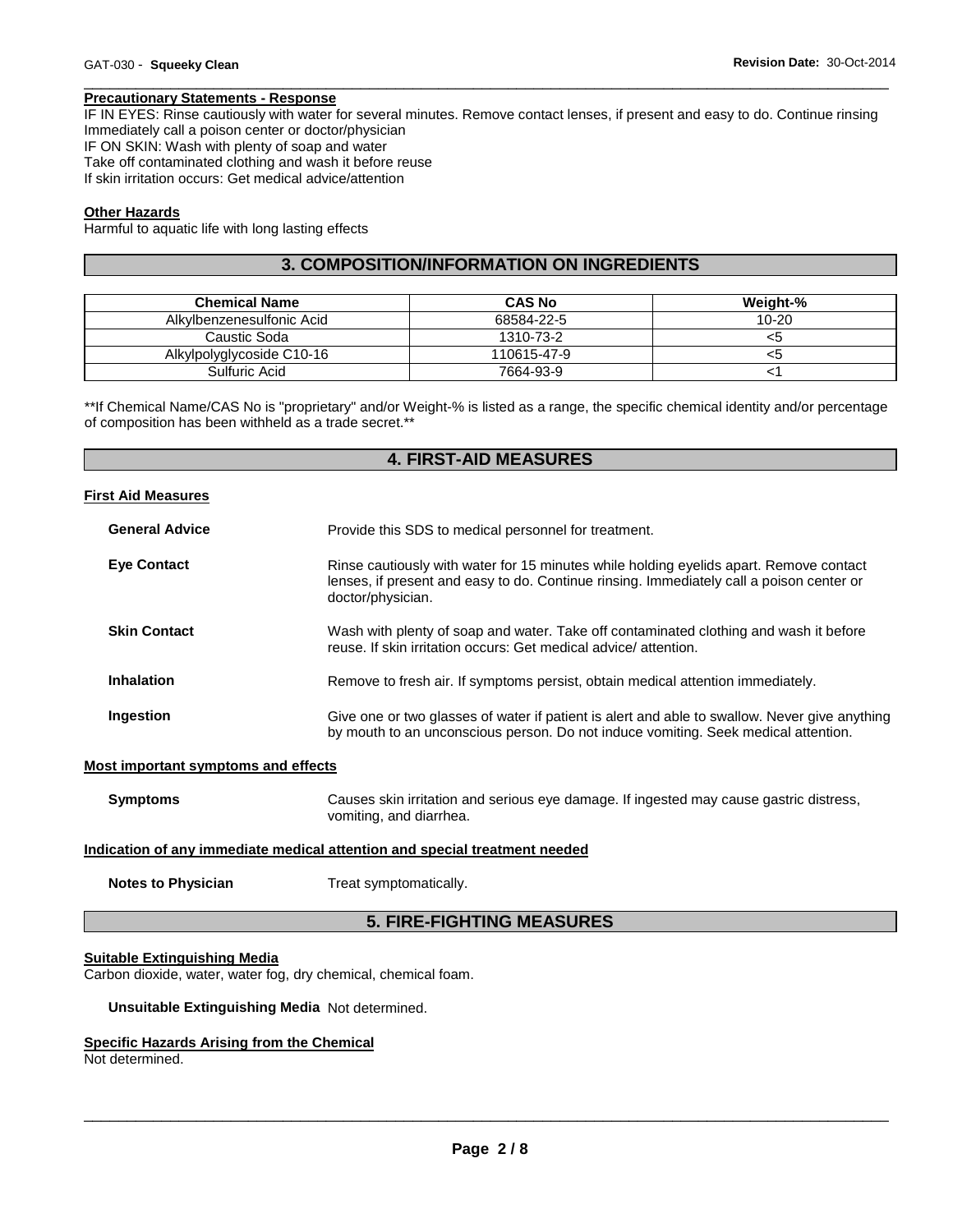#### \_\_\_\_\_\_\_\_\_\_\_\_\_\_\_\_\_\_\_\_\_\_\_\_\_\_\_\_\_\_\_\_\_\_\_\_\_\_\_\_\_\_\_\_\_\_\_\_\_\_\_\_\_\_\_\_\_\_\_\_\_\_\_\_\_\_\_\_\_\_\_\_\_\_\_\_\_\_\_\_\_\_\_\_\_\_\_\_\_\_\_\_\_ **Protective equipment and precautions for firefighters**

As in any fire, wear self-contained breathing apparatus pressure-demand, MSHA/NIOSH (approved or equivalent) and full protective gear. Keep containers cool with water spray to prevent container rupture due to steam buildup; floor will become slippery if material is released.

## **6. ACCIDENTAL RELEASE MEASURES**

|                                                              | <b>Personal precautions, protective equipment and emergency procedures</b>                                                                                                                                                                                                           |  |  |
|--------------------------------------------------------------|--------------------------------------------------------------------------------------------------------------------------------------------------------------------------------------------------------------------------------------------------------------------------------------|--|--|
| <b>Personal Precautions</b>                                  | Use personal protective equipment as required.                                                                                                                                                                                                                                       |  |  |
| <b>Environmental Precautions</b>                             | See Section 12 for additional Ecological Information.                                                                                                                                                                                                                                |  |  |
| Methods and material for containment and cleaning up         |                                                                                                                                                                                                                                                                                      |  |  |
| <b>Methods for Containment</b>                               | Soak up and contain spill with an absorbent material.                                                                                                                                                                                                                                |  |  |
| <b>Methods for Clean-Up</b>                                  | Small spills may be permitted to be flushed to a sanitary sewer. Check with local authorities<br>before proceeding. For large spills - confine spill, soak up with approved absorbent, shovel<br>product into approved container for disposal. Wash spill area with plenty of water. |  |  |
|                                                              | <b>7. HANDLING AND STORAGE</b>                                                                                                                                                                                                                                                       |  |  |
| <b>Precautions for safe handling</b>                         |                                                                                                                                                                                                                                                                                      |  |  |
| <b>Advice on Safe Handling</b>                               | Use personal protective equipment as required. Wash face, hands, and any exposed skin<br>thoroughly after handling.                                                                                                                                                                  |  |  |
| Conditions for safe storage, including any incompatibilities |                                                                                                                                                                                                                                                                                      |  |  |
| <b>Storage Conditions</b>                                    | Protect against physical damage. Protect from extreme temperatures. Store away from<br>incompatible materials.                                                                                                                                                                       |  |  |
| <b>Incompatible Materials</b>                                | Strong oxidizing agents. Strong acids.                                                                                                                                                                                                                                               |  |  |
| 8. EXPOSURE CONTROLS/PERSONAL PROTECTION                     |                                                                                                                                                                                                                                                                                      |  |  |

### **Exposure Guidelines**

| <b>Chemical Name</b> | <b>ACGIH TLV</b>                            | <b>OSHA PEL</b>                       | <b>NIOSH IDLH</b>           |
|----------------------|---------------------------------------------|---------------------------------------|-----------------------------|
| Caustic Soda         | Ceiling: $2 \text{ mg/m}^3$                 | TWA: $2 \text{ mg/m}^3$               | IDLH: 10 mg/m $3$           |
| 1310-73-2            |                                             | (vacated) Ceiling: $2 \text{ mg/m}^3$ | Ceiling: $2 \text{ mg/m}^3$ |
| Sulfuric Acid        | TWA: $0.2 \text{ mg/m}^3$ thoracic fraction | TWA: 1 mg/m <sup>3</sup>              | IDLH: $15 \text{ mg/m}^3$   |
| 7664-93-9            |                                             | (vacated) TWA: 1 mg/m <sup>3</sup>    | TWA: 1 $ma/m3$              |

### **Appropriate engineering controls**

**Engineering Controls** Mechanical ventilation is recommended. Eyewash stations. Showers.

#### **Individual protection measures, such as personal protective equipment**

| <b>Eye/Face Protection</b>                                                                                   | Recommended for general protection.                        |  |  |
|--------------------------------------------------------------------------------------------------------------|------------------------------------------------------------|--|--|
| <b>Skin and Body Protection</b>                                                                              | Wear suitable protective clothing.                         |  |  |
| <b>Respiratory Protection</b>                                                                                | Ensure adequate ventilation, especially in confined areas. |  |  |
| <b>General Hygiene Considerations Handle in accordance with good industrial hygiene and safety practice.</b> |                                                            |  |  |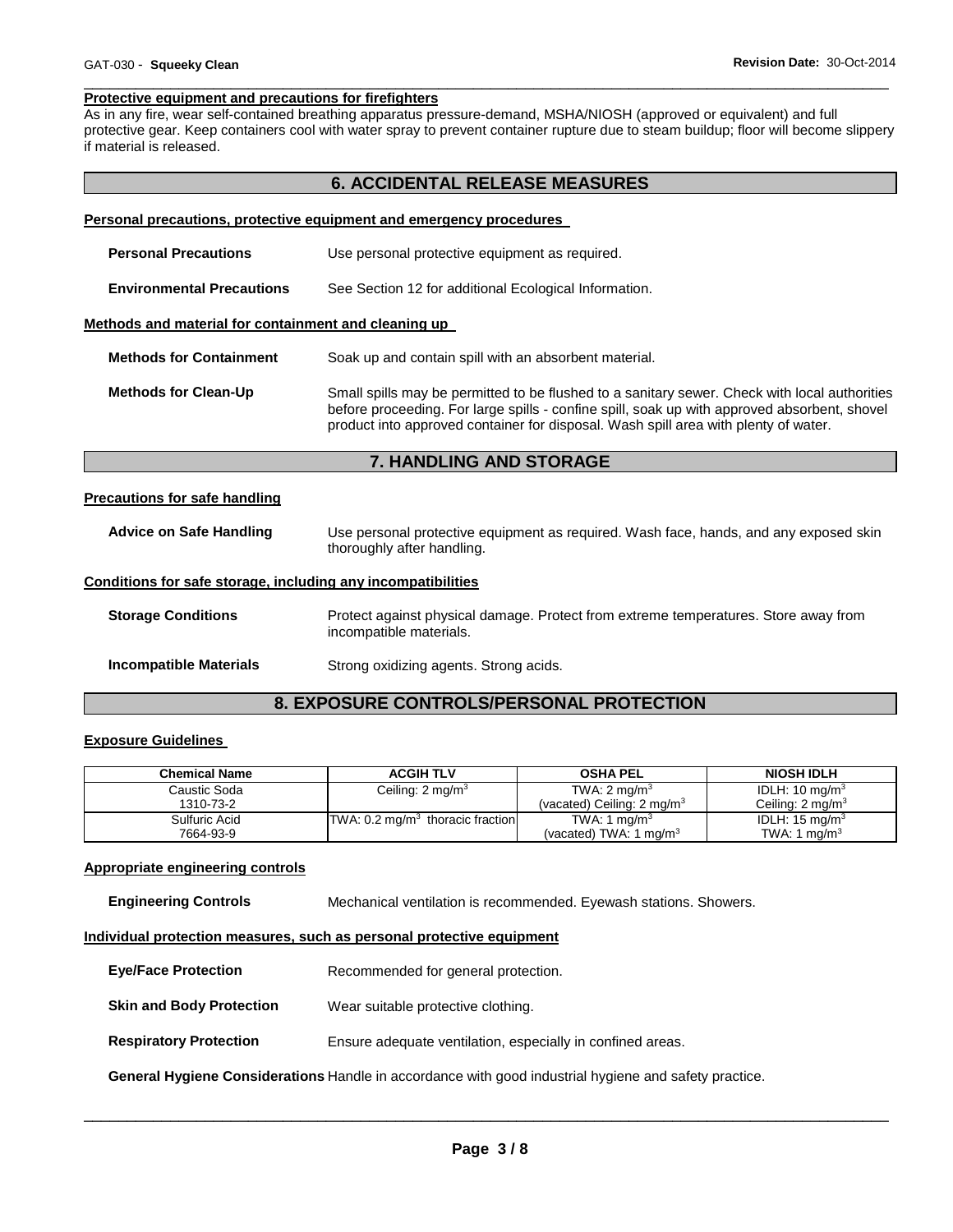### \_\_\_\_\_\_\_\_\_\_\_\_\_\_\_\_\_\_\_\_\_\_\_\_\_\_\_\_\_\_\_\_\_\_\_\_\_\_\_\_\_\_\_\_\_\_\_\_\_\_\_\_\_\_\_\_\_\_\_\_\_\_\_\_\_\_\_\_\_\_\_\_\_\_\_\_\_\_\_\_\_\_\_\_\_\_\_\_\_\_\_\_\_ **9. PHYSICAL AND CHEMICAL PROPERTIES**

### **Information on basic physical and chemical properties**

| <b>Physical State</b>               | Viscous liquid         |                       |                |
|-------------------------------------|------------------------|-----------------------|----------------|
| Appearance                          | Viscous, yellow liquid | Odor                  | Lemon          |
| <b>Color</b>                        | Yellow                 | <b>Odor Threshold</b> | Not determined |
|                                     |                        |                       |                |
| <b>Property</b>                     | Values                 | Remarks • Method      |                |
| рH                                  | $8-9$                  |                       |                |
| <b>Melting Point/Freezing Point</b> | Not determined         |                       |                |
| <b>Boiling Point/Boiling Range</b>  | 100 °C / 212 °F        |                       |                |
| <b>Flash Point</b>                  | Non-flammable          |                       |                |
| <b>Evaporation Rate</b>             | ا>                     | (Water = $1$ )        |                |
| <b>Flammability (Solid, Gas)</b>    | Liquid-Not applicable  |                       |                |
| <b>Upper Flammability Limits</b>    | Not applicable         |                       |                |
| <b>Lower Flammability Limit</b>     | Not applicable         |                       |                |
| <b>Vapor Pressure</b>               | 17 mm Hg               | @ 20°C (68°F)         |                |
| <b>Vapor Density</b>                | $<$ 1                  | (Air=1)               |                |
| <b>Specific Gravity</b>             | 1.110                  | (Water = 1)           |                |
| <b>Water Solubility</b>             | Completely soluble     |                       |                |
| Solubility in other solvents        | Not determined         |                       |                |
| <b>Partition Coefficient</b>        | Not determined         |                       |                |
| <b>Auto-ignition Temperature</b>    | Not determined         |                       |                |
| <b>Decomposition Temperature</b>    | Not determined         |                       |                |
| <b>Kinematic Viscosity</b>          | Not determined         |                       |                |
| <b>Dynamic Viscosity</b>            | 1500 mPa s             |                       |                |
| <b>Explosive Properties</b>         | Not determined         |                       |                |
| <b>Oxidizing Properties</b>         | Not determined         |                       |                |
| <b>VOC Content (%)</b>              | 70%                    |                       |                |

### **10. STABILITY AND REACTIVITY**

### **Reactivity**

Not reactive under normal conditions.

#### **Chemical Stability**

Stable under recommended storage conditions.

#### **Possibility of Hazardous Reactions**

None under normal processing.

**Hazardous Polymerization** Under normal conditions of storage and use, hazardous polymerization will not occur.

#### **Conditions to Avoid**

Strong oxidizing agents. Strong acids. Extreme temperatures. Keep from freezing.

#### **Incompatible Materials**

Strong oxidizing agents. Strong acids.

#### **Hazardous Decomposition Products**

Decomposition will not occur if handled and stored properly. In case of fire, oxides of carbon, hydrocarbons, fumes or vapors, and smoke may be produced.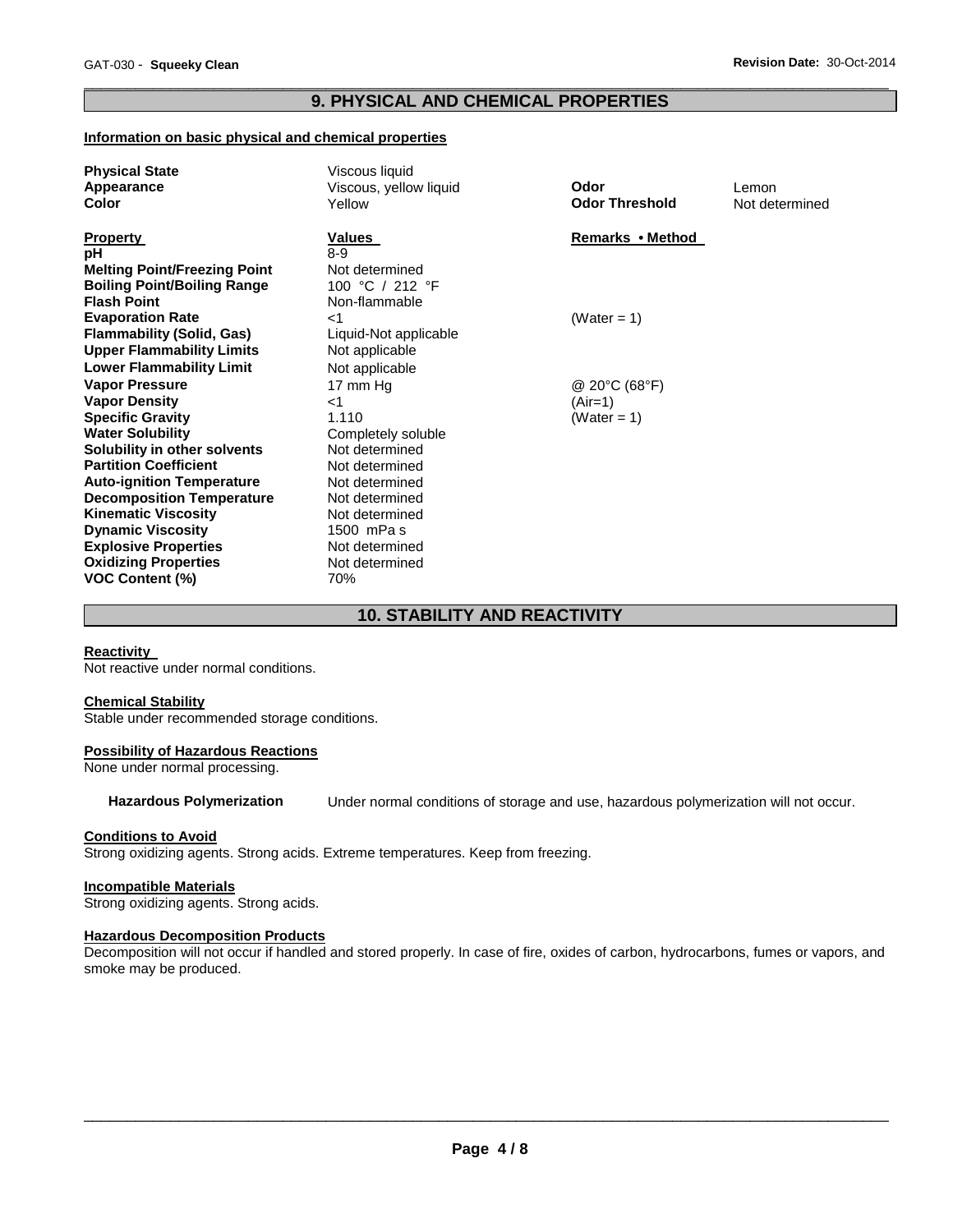### \_\_\_\_\_\_\_\_\_\_\_\_\_\_\_\_\_\_\_\_\_\_\_\_\_\_\_\_\_\_\_\_\_\_\_\_\_\_\_\_\_\_\_\_\_\_\_\_\_\_\_\_\_\_\_\_\_\_\_\_\_\_\_\_\_\_\_\_\_\_\_\_\_\_\_\_\_\_\_\_\_\_\_\_\_\_\_\_\_\_\_\_\_ **11. TOXICOLOGICAL INFORMATION**

#### **Information on likely routes of exposure**

| <b>Product Information</b> |                                                                 |
|----------------------------|-----------------------------------------------------------------|
| <b>Eye Contact</b>         | Causes serious eye damage.                                      |
| <b>Skin Contact</b>        | Causes skin irritation.                                         |
| <b>Inhalation</b>          | Do not inhale.                                                  |
| Ingestion                  | If ingested may cause gastric distress, vomiting, and diarrhea. |

#### **Component Information**

| <b>Chemical Name</b>                                                   | Oral LD50             | <b>Dermal LD50</b>       | <b>Inhalation LC50</b>              |
|------------------------------------------------------------------------|-----------------------|--------------------------|-------------------------------------|
| Alkylbenzenesulfonic Acid<br>68584-22-5                                | $= 530$ mg/kg (Rat)   | $=$ 530 mg/kg (Rat)      |                                     |
| Sulfuric Acid, mono-C10-16-alkyl<br>esters, sodium salts<br>68585-47-7 | $>$ 2000 mg/kg (Rat)  |                          |                                     |
| Caustic Soda<br>1310-73-2                                              |                       | $= 1350$ mg/kg (Rabbit)  |                                     |
| Sulfuric Acid<br>7664-93-9                                             | $= 2140$ mg/kg (Rat)  |                          | $= 510$ mg/m <sup>3</sup> (Rat) 2 h |
| Tetrasodium EDTA<br>64-02-8                                            | $= 10$ g/kg (Rat)     |                          |                                     |
| Sodium carbonate<br>497-19-8                                           | $= 4090$ mg/kg (Rat)  |                          |                                     |
| <b>Acid Yellow 73</b><br>518-47-8                                      | $= 6721$ mg/kg (Rat)  | $\overline{\phantom{a}}$ | $\overline{\phantom{a}}$            |
| Sodium Chloride<br>7647-14-5                                           | $=$ 3 g/kg (Rat)      | $> 10$ g/kg (Rabbit)     | $> 42$ g/m <sup>3</sup> (Rat) 1 h   |
| Alcohols, C10-16<br>67762-41-8                                         | $> 10000$ mg/kg (Rat) | > 11300 mg/kg ( Rabbit ) |                                     |

#### **Information on physical, chemical and toxicological effects**

**Symptoms** Please see section 4 of this SDS for symptoms.

### **Delayed and immediate effects as well as chronic effects from short and long-term exposure**

**Carcinogenicity** IARC has classified "strong inorganic acid mist containing sulfuric acid" as a Category 1 carcinogen, substance that is carcinogenic to humans. This classification does not apply to liquid forms of sulfuric acid. Inorganic mist is not generated under normal use of this product.

| <b>Chemical Name</b>       | <b>ACGIH</b> | <b>IARC</b> | NITE<br>ווא | $\sim$ u $\prime$ |
|----------------------------|--------------|-------------|-------------|-------------------|
| Sulfuric Acid<br>7664-93-9 | Λ0<br>∼      | Group       | Known       |                   |

#### **Legend**

*ACGIH (American Conference of Governmental Industrial Hygienists) A2 - Suspected Human Carcinogen IARC (International Agency for Research on Cancer) Group 1 - Carcinogenic to Humans NTP (National Toxicology Program) Known - Known Carcinogen OSHA (Occupational Safety and Health Administration of the US Department of Labor) X - Present* 

### **Numerical measures of toxicity**

Not determined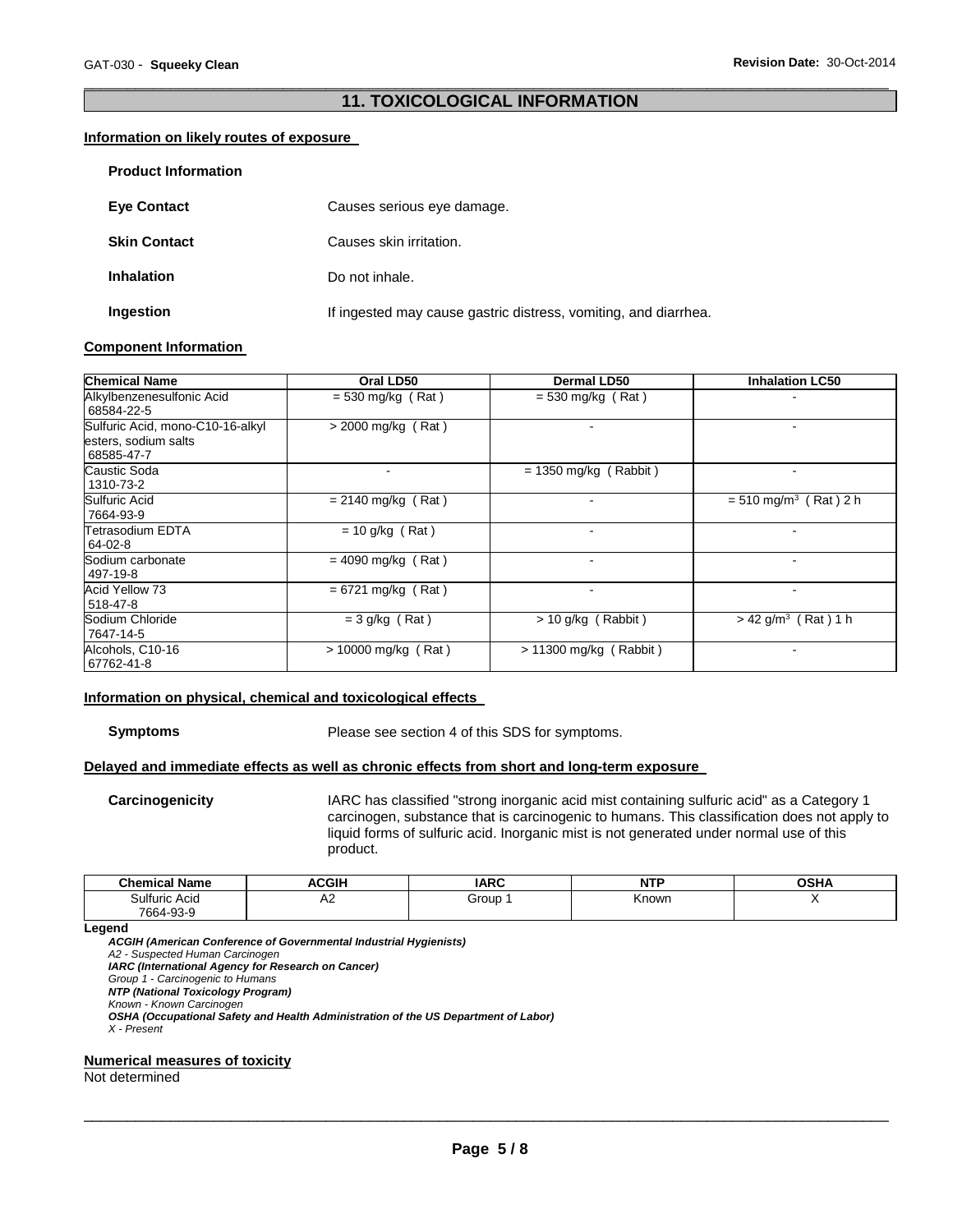### \_\_\_\_\_\_\_\_\_\_\_\_\_\_\_\_\_\_\_\_\_\_\_\_\_\_\_\_\_\_\_\_\_\_\_\_\_\_\_\_\_\_\_\_\_\_\_\_\_\_\_\_\_\_\_\_\_\_\_\_\_\_\_\_\_\_\_\_\_\_\_\_\_\_\_\_\_\_\_\_\_\_\_\_\_\_\_\_\_\_\_\_\_ **12. ECOLOGICAL INFORMATION**

### **Ecotoxicity**

Harmful to aquatic life with long lasting effects.

### **Component Information**

| <b>Chemical Name</b>      | Algae/aquatic plants      | Fish                         | <b>Toxicity to</b><br>microorganisms | <b>Crustacea</b>            |
|---------------------------|---------------------------|------------------------------|--------------------------------------|-----------------------------|
| Alkylbenzenesulfonic Acid |                           | 3:96 h Oncorhynchus          |                                      | 2.9: 48 h Daphnia magna     |
| 68584-22-5                |                           | mykiss mg/L LC50 static      |                                      | mg/L EC50                   |
| Caustic Soda              |                           | 45.4: 96 h Oncorhynchus      |                                      |                             |
| 1310-73-2                 |                           | mykiss mg/L LC50 static      |                                      |                             |
| Sulfuric Acid             |                           | 500: 96 h Brachydanio rerio  |                                      | 29: 24 h Daphnia magna      |
| 7664-93-9                 |                           | mg/L LC50 static             |                                      | mg/L EC50                   |
| Tetrasodium EDTA          | 1.01: 72 h Desmodesmus    | 41: 96 h Lepomis             |                                      | 610: 24 h Daphnia magna     |
| 64-02-8                   | subspicatus mg/L EC50     | macrochirus mg/L LC50        |                                      | mg/L EC50                   |
|                           |                           | static 59.8: 96 h Pimephales |                                      |                             |
|                           |                           | promelas mg/L LC50 static    |                                      |                             |
| Sodium carbonate          | 242: 120 h Nitzschia mg/L | 300: 96 h Lepomis            |                                      | 265: 48 h Daphnia magna     |
| 497-19-8                  | <b>EC50</b>               | macrochirus mg/L LC50        |                                      | mg/L EC50                   |
|                           |                           | static 310 - 1220: 96 h      |                                      |                             |
|                           |                           | Pimephales promelas mg/L     |                                      |                             |
|                           |                           | LC50 static                  |                                      |                             |
| Sodium Chloride           |                           | 5560 - 6080: 96 h Lepomis    |                                      | 1000: 48 h Daphnia magna    |
| 7647-14-5                 |                           | macrochirus mg/L LC50        |                                      | mg/L EC50 340.7 - 469.2: 48 |
|                           |                           | flow-through 12946: 96 h     |                                      | h Daphnia magna mg/L        |
|                           |                           | Lepomis macrochirus mg/L     |                                      | EC50 Static                 |
|                           |                           | LC50 static 6020 - 7070: 96  |                                      |                             |
|                           |                           | h Pimephales promelas mg/L   |                                      |                             |
|                           |                           | LC50 static 7050: 96 h       |                                      |                             |
|                           |                           | Pimephales promelas mg/L     |                                      |                             |
|                           |                           | LC50 semi-static 6420 -      |                                      |                             |
|                           |                           | 6700: 96 h Pimephales        |                                      |                             |
|                           |                           | promelas mg/L LC50 static    |                                      |                             |
|                           |                           | 4747 - 7824: 96 h            |                                      |                             |
|                           |                           | Oncorhynchus mykiss mg/L     |                                      |                             |
|                           |                           | LC50 flow-through            |                                      |                             |

### **Persistence/Degradability**

Not determined.

#### **Bioaccumulation**

Not determined.

### **Mobility**

| <b>Chemical Name</b>            | <b>Partition Coefficient</b> |
|---------------------------------|------------------------------|
| vlbenzenesulfonic Acidː<br>Alkv |                              |
| 68584-22-5                      |                              |

### **Other Adverse Effects**

Not determined

### **13. DISPOSAL CONSIDERATIONS**

### **Waste Treatment Methods**

| <b>Disposal of Wastes</b>     | Disposal should be in accordance with applicable regional, national and local laws and<br>regulations. |
|-------------------------------|--------------------------------------------------------------------------------------------------------|
| <b>Contaminated Packaging</b> | Disposal should be in accordance with applicable regional, national and local laws and<br>regulations. |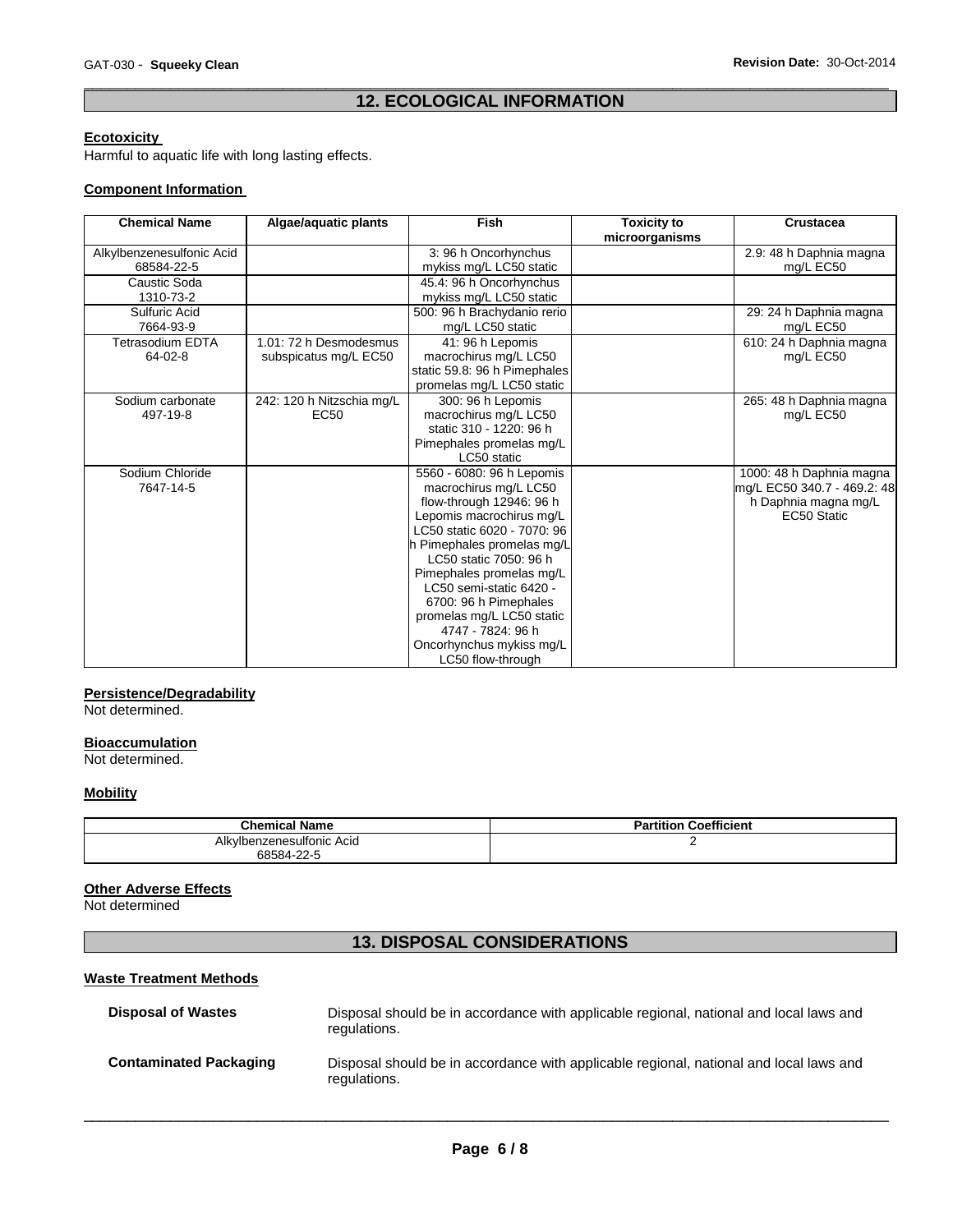#### \_\_\_\_\_\_\_\_\_\_\_\_\_\_\_\_\_\_\_\_\_\_\_\_\_\_\_\_\_\_\_\_\_\_\_\_\_\_\_\_\_\_\_\_\_\_\_\_\_\_\_\_\_\_\_\_\_\_\_\_\_\_\_\_\_\_\_\_\_\_\_\_\_\_\_\_\_\_\_\_\_\_\_\_\_\_\_\_\_\_\_\_\_ **California Hazardous Waste Status**

| <b>Chemical Name</b> | California Hazardous Waste Status |
|----------------------|-----------------------------------|
| Caustic Soda         | Toxic                             |
| 1310-73-2            | Corrosive                         |
| Sulfuric Acid        | Toxic                             |
| 7664-93-9            | Corrosive                         |

### **14. TRANSPORT INFORMATION**

| <b>Note</b> | Please see current shipping paper for most up to date shipping information, including<br>exemptions and special circumstances. |
|-------------|--------------------------------------------------------------------------------------------------------------------------------|
| <u>DOT</u>  | Not regulated                                                                                                                  |
| <u>IATA</u> | Not regulated                                                                                                                  |
| <b>IMDG</b> | Not regulated                                                                                                                  |

## **15. REGULATORY INFORMATION**

#### **International Inventories**

| <b>Chemical Name</b>      | TSCA    | <b>DSL</b> | <b>NDSL</b> | <b>EINECS</b> | <b>ELINCS</b> | <b>ENCS</b> | <b>IECSC</b> | <b>KECL</b> | <b>PICCS</b> | <b>AICS</b> |
|---------------------------|---------|------------|-------------|---------------|---------------|-------------|--------------|-------------|--------------|-------------|
| Alkylbenzenesulfonic Acid | Present |            |             | Present       |               | Present     |              | Present     |              |             |
| Caustic Soda              | Present |            |             | Present       |               | Present     |              | Present     |              |             |
| Alkylpolyglycoside C10-16 | Present |            |             |               |               | Present     |              | Present     |              |             |
| Sulfuric Acid             | Present |            |             | Present       |               | Present     |              | Present     |              |             |

#### **Legend:**

*TSCA - United States Toxic Substances Control Act Section 8(b) Inventory* 

*DSL/NDSL - Canadian Domestic Substances List/Non-Domestic Substances List* 

*EINECS/ELINCS - European Inventory of Existing Chemical Substances/European List of Notified Chemical Substances* 

*ENCS - Japan Existing and New Chemical Substances* 

*IECSC - China Inventory of Existing Chemical Substances* 

*KECL - Korean Existing and Evaluated Chemical Substances* 

*PICCS - Philippines Inventory of Chemicals and Chemical Substances* 

*AICS - Australian Inventory of Chemical Substances* 

#### **US Federal Regulations**

### **CERCLA**

| Chemical Name              | <b>Hazardous Substances RQs</b> | <b>CERCLA/SARA RQ</b> | <b>Reportable Quantity (RQ)</b>           |
|----------------------------|---------------------------------|-----------------------|-------------------------------------------|
| Caustic Soda<br>1310-73-2  | 1000 lb                         |                       | RQ 1000 lb final RQ<br>RQ 454 kg final RQ |
| Sulfuric Acid<br>7664-93-9 | 1000 lb                         | 1000 lb               | RQ 1000 lb final RQ<br>RQ 454 kg final RQ |

### **SARA 313**

Section 313 of Title III of the Superfund Amendments and Reauthorization Act of 1986 (SARA). This product does not contain any chemicals which are subject to the reporting requirements of the Act and Title 40 of the Code of Federal Regulations, Part 372

| <b>Chemical Name</b>         | CAS No    | Weight-% | <b>SARA 313 -</b><br><b>Threshold</b><br>Values % |
|------------------------------|-----------|----------|---------------------------------------------------|
| Sulfuric Acid ·<br>7664-93-9 | 7664-93-9 |          |                                                   |